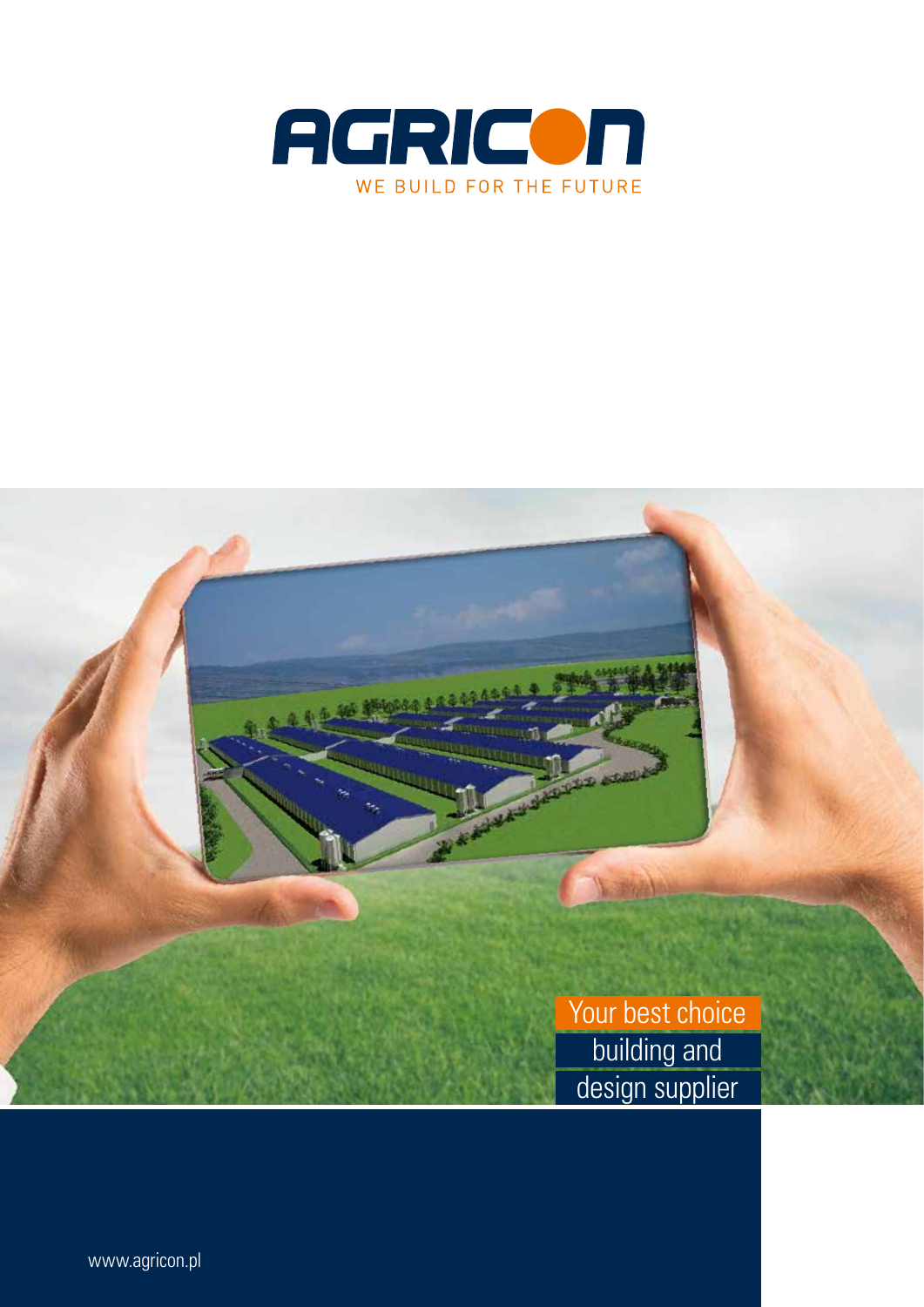## Welcome to Agricon.

The company Agricon belongs to the internationally successful Big Dutchman group. Agricon has become an important partner as global supplier of buildings for animal production.

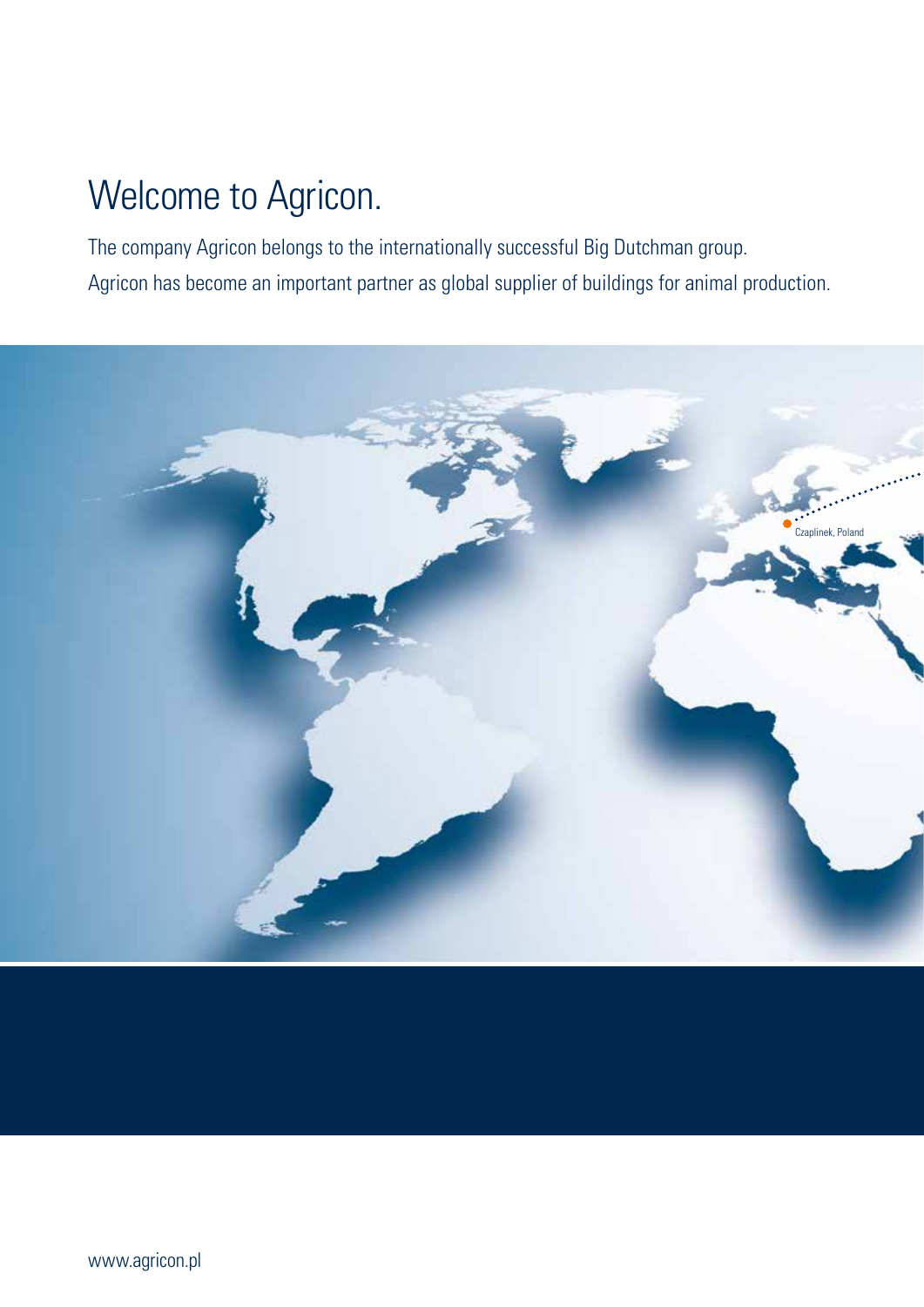YOUR BEST CHOICE BUILDING AND DESIGN SUPPLIER



**Agricon is a leading provider** of professional and technologically based consultancy and support services for the livestock industry. Engineering remains at the heart of our business but, in response to the changing needs of the markets, Agricon has broadened its range of skills and resources and provides customers with comprehensive services throughout the entire life cycle of the building.

We build farms using the most advanced technologies and provide modern designs made in accordance with the most recent standards, all regulations and the applicable environmental requirements, simultaneously assuring a good quality as well as economical results. Our team of well-qualified engineers, who are able to assure professional technical documentation, prepares all projects.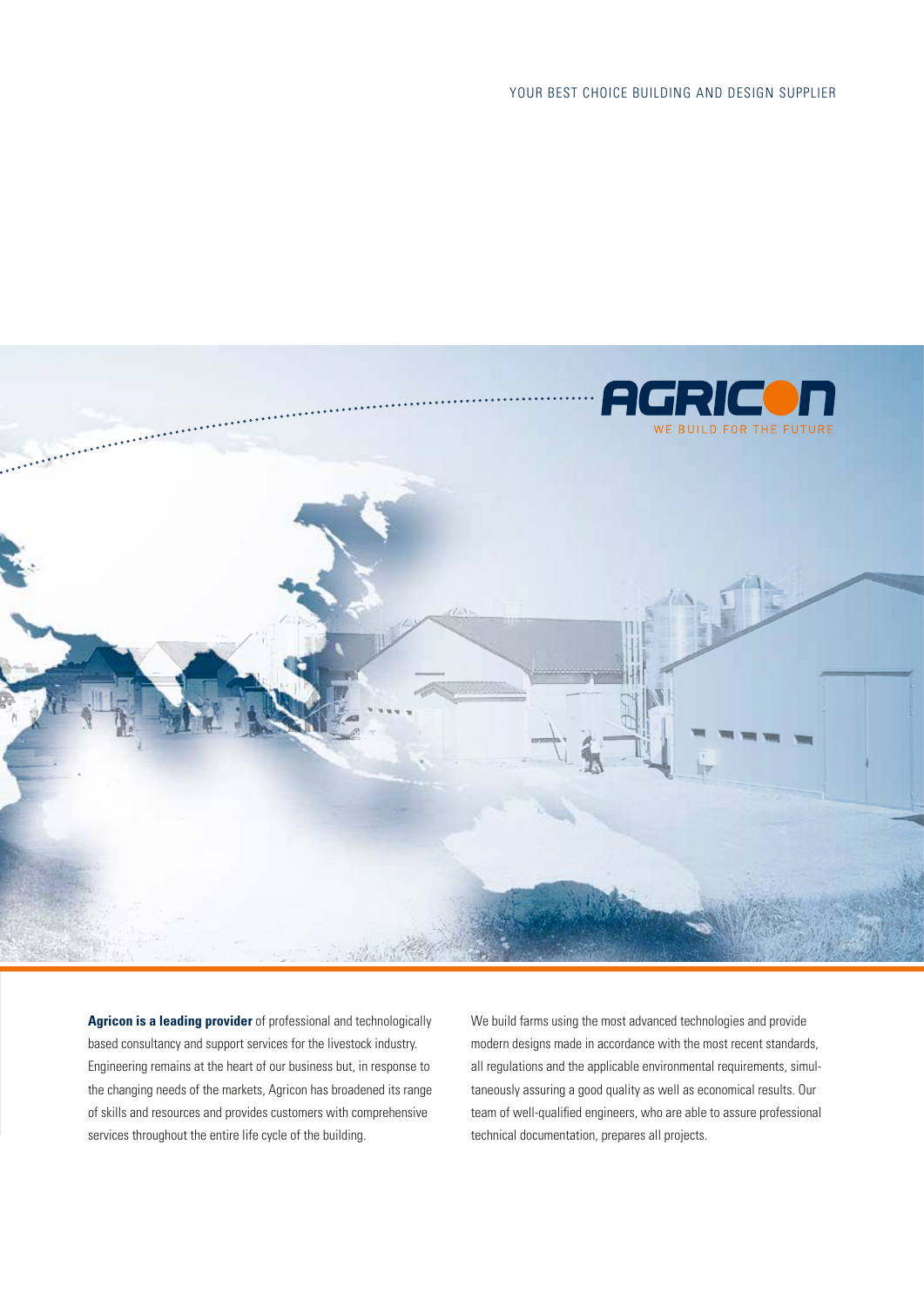

# Sorry, but we do not offer standard buildings. Our standards are the customers requirements.



Agricon offers buildings for all parts of the world. Our buildings are designed to meet local standards and requirements. Their light structure, modern technical solutions and high-quality materials make them a very good alternative for customers who care about construction and running costs, welfare of animals and good production results.

Agricon's building design implements optimum design criteria for every part of the building. Agricon uses high-quality materials and executes buildings carefully. This provides the customer with more efficient buildings. For all kinds of livestock – especially pigs and poultry – Agricon has a suitable option for your part of the world. From extremely low to extremely high temperatures, we can design a building to meet your needs.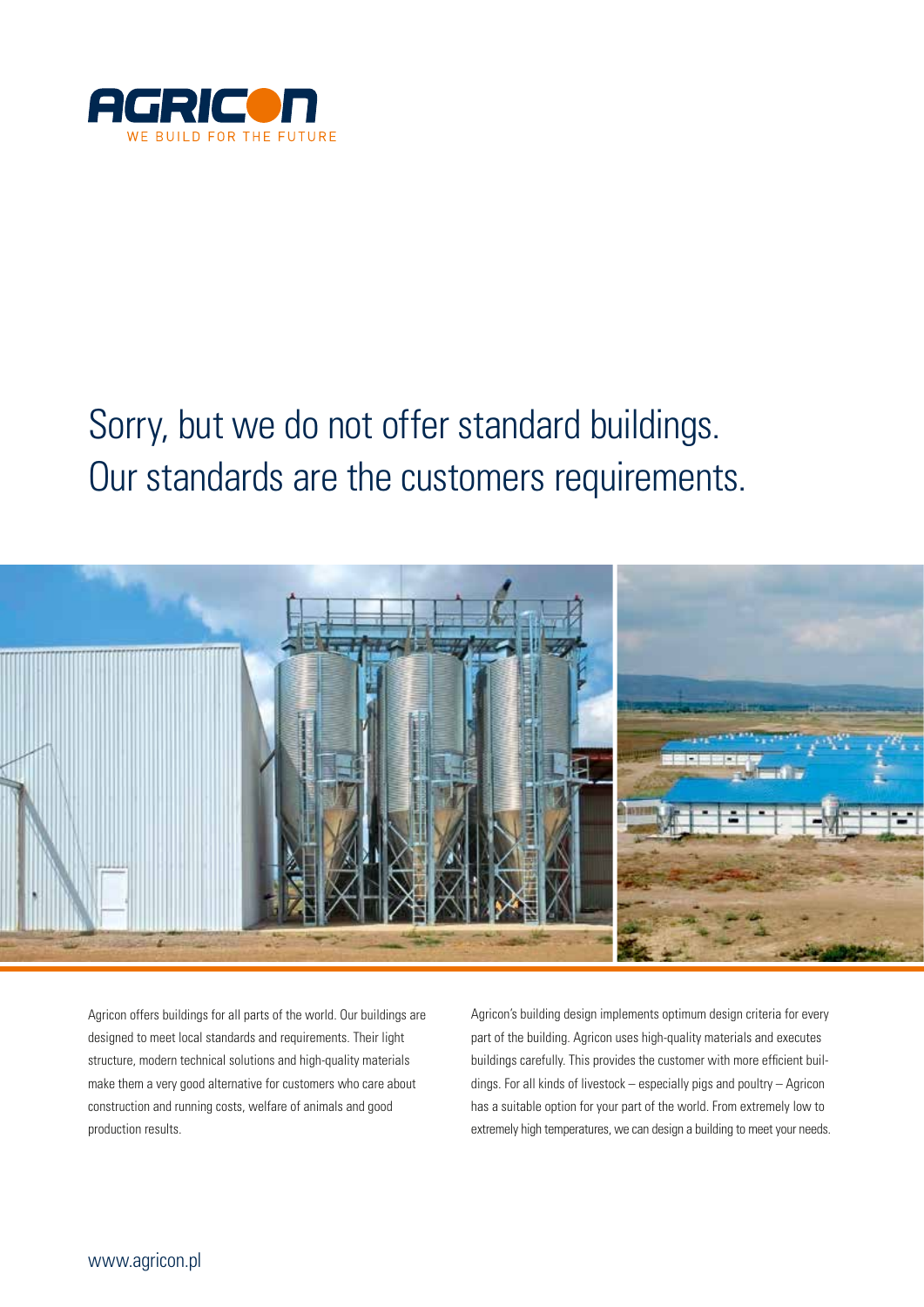







#### **Project management**

- Livestock production consultancy
- Financing and business plans
- Environmental & construction permissions
- Technical supervision during development of the investment

### **Technical designs**

- Technical documentation for complete farms
- Master plans
- Construction designs
- Architecture designs
- •Installations designs
- Technology designs

## **Delivery of livestock buildings**

- Broilers
- Layers
- Rearing
- Pigs
- Ducks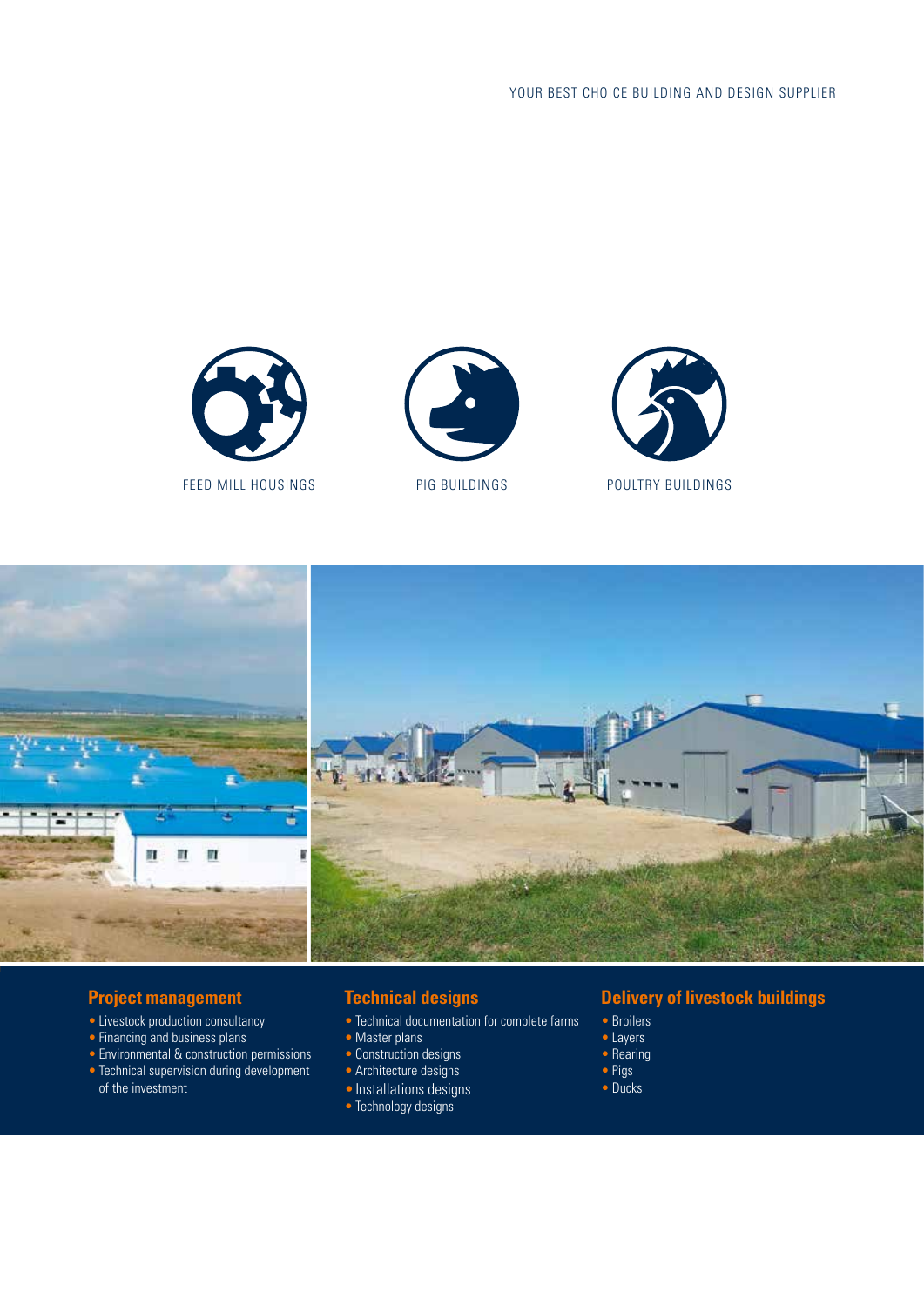



### **Building advantages**

- Quick delivery
- Simple and fast assembly
- High-quality and certified materials
- Long durability
- Light structures with proper protection against corrosion
- Smooth internal surfaces of walls and roof – quick and easy cleaning
- Proper thermal insulation good for extremely cold and extremely hot climates
- Full compatibility with any kind of technology equipment
- No "standard building" customizing the buildings in accordance with the customer´s requirements
- Technical supervision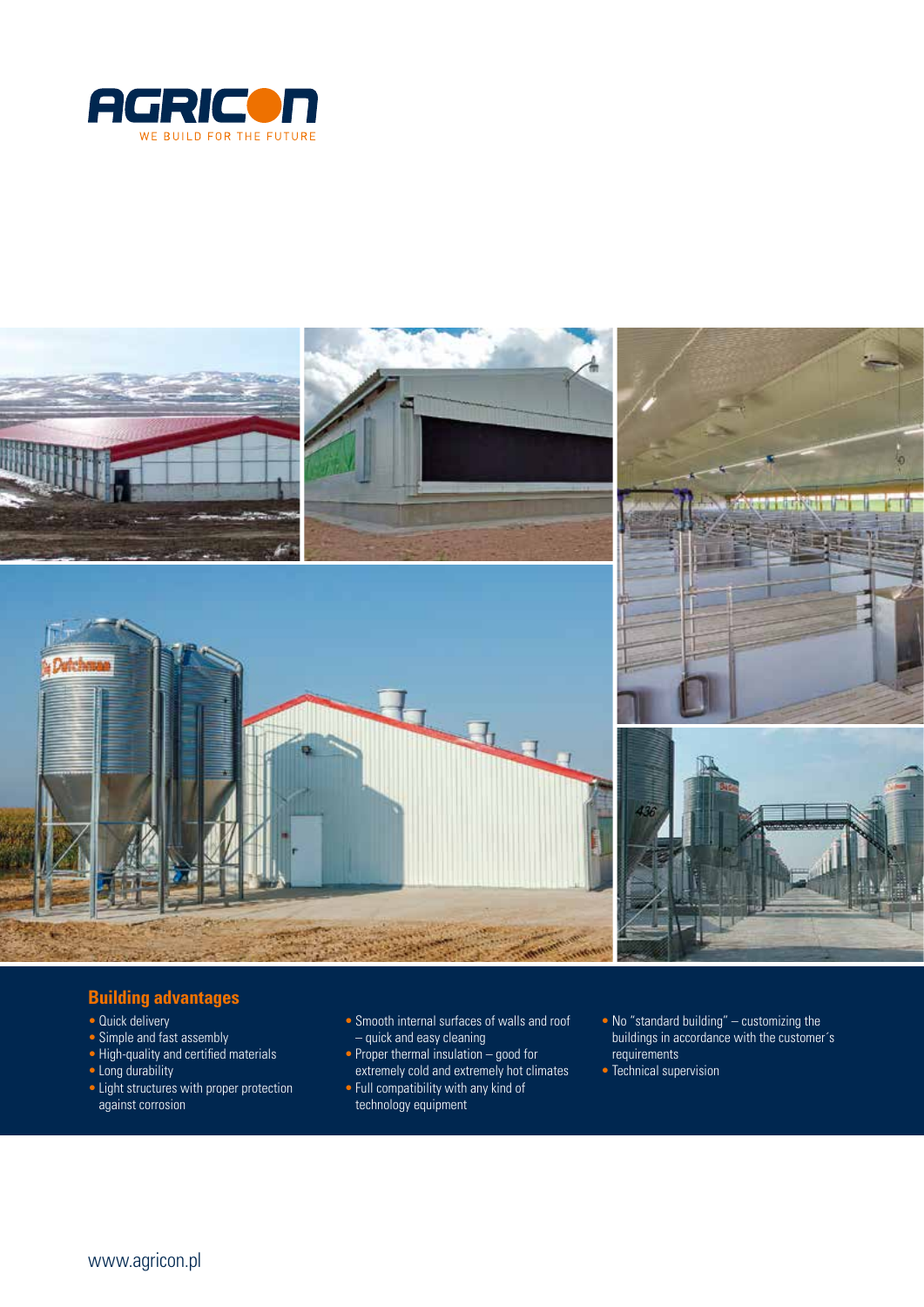

### **Agricon designs**

- Complete technical designs of production buildings with all necessary infrastructure facilities
- Foundation designs adapted to local circumstances and standards
- Steel structure designs optimized with regard to weight and strength
- Various languages of technical documentation
- Optimum design criteria for every location and respecting animal welfare
- Technical documentation in accordance with any kind of technology equipment